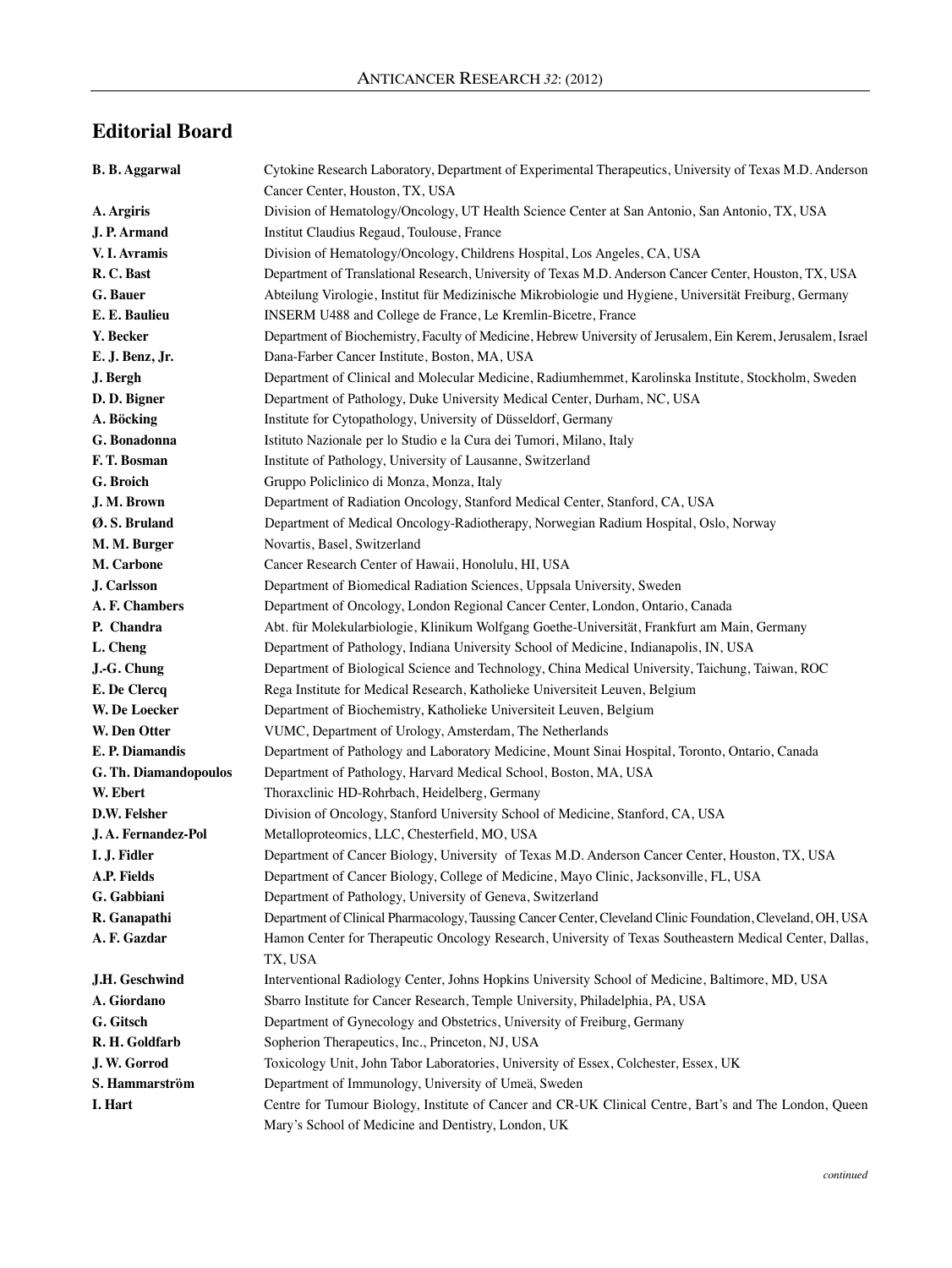| I. Hellström         | Harborview Medical Center, Seattle, WA, USA                                                                |
|----------------------|------------------------------------------------------------------------------------------------------------|
| L. Helson            | Sign Path Pharma, Inc., Quakertown, PA, USA                                                                |
| R. B. Herberman      | Intrexon Corporation, Germantown, MD, USA                                                                  |
| R. M. Hoffman        | Department of Surgery, University of California, San Diego, CA, USA                                        |
| C. G. Ioannides      | Department of Gynecology, University of Texas M.D. Anderson Cancer Center, Houston, TX, USA                |
| K.-S. Jeong          | Department of Pathology, College of Veterinary Medicine, Kyungpook National University, Daegu, South Korea |
| S.C. Jhanwar         | Laboratory of Solid Tumor Genetics, Department of Medicine, Memorial Sloan-Kettering Cancer Center, New    |
|                      | York, NY, USA                                                                                              |
| J.V. Johannessen     | Department of Pathology, The Norwegian Radium Hospital, Oslo, Norway                                       |
| <b>B.</b> Kaina      | Institute of Toxicology, University of Mainz, Germany                                                      |
| <b>B. K. Keppler</b> | School of Medicine, University of Vienna, Austria                                                          |
| D. G. Kieback        | Department of Obstetrics and Gynecology, Elblandklinikum Riesa, Riesa (Dresden), Germany                   |
| R. Klapdor           | Medical Clinic, University of Hamburg, Germany                                                             |
| <b>U.R. Kleeberg</b> | Hämatologisch - Onkologisch - Praxis Altona, Hamburg, Germany                                              |
| P. Kleihues          | Department of Pathology, University Hospital Zürich, Switzerland                                           |
| E. Klein             | Department of Tumor Biology, Karolinska Institute, Stockholm, Sweden                                       |
| S. von Kleist        | Institut für Immunologie der Universität der Freiburg, Germany                                             |
| S.D. Kottaridis      | Department of Virology, Hellenic Anticancer Institute, Athens, Greece                                      |
| G. R. F. Krueger     | Center of Anatomy II, University of Cologne Medical School, Cologne, Germany                               |
| D. W. Kufe           | Division of Medicine, Dana-Farber Cancer Institute, Boston, MA, USA                                        |
| Pat M. Kumar         | Department of Biological Sciences, Manchester Metropolitan University, Manchester, UK                      |
| <b>Shant Kumar</b>   | Department Pathology, University of Manchester Medical School, Manchester, UK                              |
| M. Kuroki            | Department of Biochemistry, Fukuoka University School of Medicine, Fukuoka, Japan                          |
| O.D. Laerum          | Department of Pathology, The Gade Institute, University of Bergen, Norway                                  |
| F. J. Lejeune        | Fondation du Centre Pluridisciplinaire d'Oncologie, CHUV, Lausanne, Switzerland                            |
| L. F. Liu            | Department of Pharmacology, UMD of New Jersey, Piscataway, NJ, USA                                         |
| D. M. Lopez          | Department of Microbiology and Immunology, University of Miami School of Medicine, Miami, FL, USA          |
| E. Lundgren          | Unit of Applied Cell and Molecular Biology, University of Umeä, Sweden                                     |
| H. T. Lynch          | Department of Preventive Medicine and Public Health, Creighton University, Omaha, NE, USA                  |
| J. Marescaux         | IRCAD, University of Strasbourg, France                                                                    |
| J. Mark              | Department of Pathology, Kärnsjukhuset, Skövde, Sweden                                                     |
| J. F. Marshall       | Centre for Tumour Biology, Institute of Cancer and CR-UK Clinical Centre, Bart's and The London, Queen     |
|                      | Mary's School of Medicine and Dentistry, London, UK                                                        |
| D. Medina            | Department of Cell Biology, Baylor College of Medicine, Houston, TX, USA                                   |
| S. Mitra             | Sealy Center for Molecular Science, University of Texas Medical Branch, Galveston, TX, USA                 |
| M. Mueller           | Research Group of Tumor and Microenvironment (A101), German Cancer Research Center (DKFZ),                 |
|                      | Heidelberg, Germany                                                                                        |
| F. M. Muggia         | New York University Cancer Institute, School of Medicine, NY, USA                                          |
| M. J. Murphy, Jr.    | Hipple Cancer Research Center, Dayton, OH, USA                                                             |
| R. Narayanan         | Department of Biological Sciences, Florida Atlantic University, Boca Raton, FL, USA                        |
| <b>K.</b> Nilsson    | Rudbeck Laboratory, Department of Genetics and Pathology, Uppsala University Hospital, Sweden              |
| J. F. Novak          | Department of Biology, Bucknell University, Lewisburg, PA, USA                                             |
| S. Pathak            | Department of Cell Biology, University of Texas, Houston, TX, USA                                          |
| S. Pestka            | Department of Molecular Genetics and Microbiology, University of Medicine and Dentistry of New Jersey,     |
|                      | Piscataway, NJ, USA                                                                                        |
| G. J. Pilkington     | Department of Cellular and Molecules Neurooncology, School of Pharmacy and Biomedical Sciences,            |
|                      | University of Portsmouth, UK                                                                               |
| C.D. Platsoucas      | College of Sciences, Old Dominion University, Norfolk, VA, USA                                             |
| F. Podo              | Laboratory of Cell Biology, Istituto Superione di Sanità, Rome, Italy                                      |